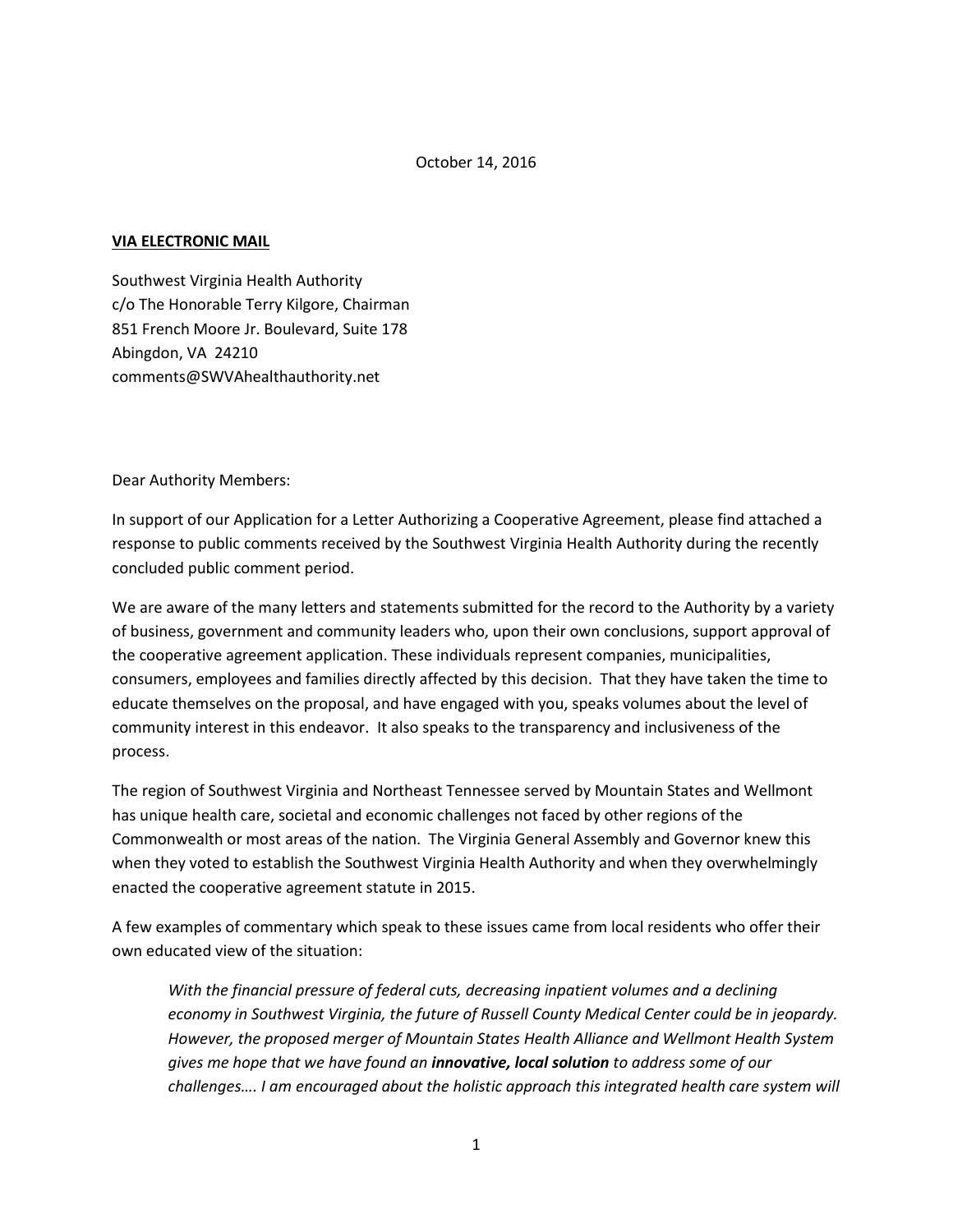*take to caring for the people of our region. Healthcare is changing and we have to change with it… This focus on population health can dramatically change not just the health of our region for the good, but the economics of our region. A healthier population is a more successful population…. I strongly encourage you to approve this [merger] and allow us to move forward to improve the health of our patients.<sup>1</sup>*

> **Norman L. Rexrode, Jr., MD** *Lebanon, Virginia Valley Emergency Physicians Independent, 35-Year Rural Hospital Emergency Department Physician*

*I* have heard, and understand in theory, concerns that have been raised by a few regarding *reduced competition. As an employer who provides a self-funded insurance plan for our full-time employees, we appreciate efforts to keep quality healthcare affordable. However, as you know the proper evaluation to be made is not will there be less competition, but whether the benefits likely to result from a proposed cooperative agreement outweigh the disadvantages likely to result from that reduced competition. It is here, looking at the benefits to be considered,*  including affordability, where I believe the scales tip clearly in favor of a carefully structured, and *appropriately regulated, cooperative agreement*. 2

> **Martin L. Kent** *Bristol, Virginia The United Company President/Chief Operating Officer*

As we have been transparent throughout this process, we do think it is important to respond to recent objections raised by the staff of the Federal Trade Commission in the September 30, 2016 letter they submitted to you. We appreciate the FTC staff's recognition of your role, and we agree with them that this is an important decision for the Commonwealth to make. We view their commentary as an opportunity to ensure the record reflects the facts relevant to Southwest Virginia and the law in Virginia. Because their comments were largely speculative and unsupported, and in some instances denied the Authority the full information in context, we attempt to provide arguments to support, for the record, why what we propose is consistent with Virginia law, which was intended to permit reduction of competition in favor of collaboration to achieve the goals of the Authority.

The Authority has been responsible and thorough in its review, and we believe our commitments reflect the priorities of the Authority.

 $\overline{a}$ 

 $^{\text{1}}$  Letter to Southwest Virginia Health Authority received September 29, 2016, emphasis added.

 $^2$  Letter of Support dated November 11, 2015, included in the Virginia Application for a Letter Authorizing Cooperative Agreement